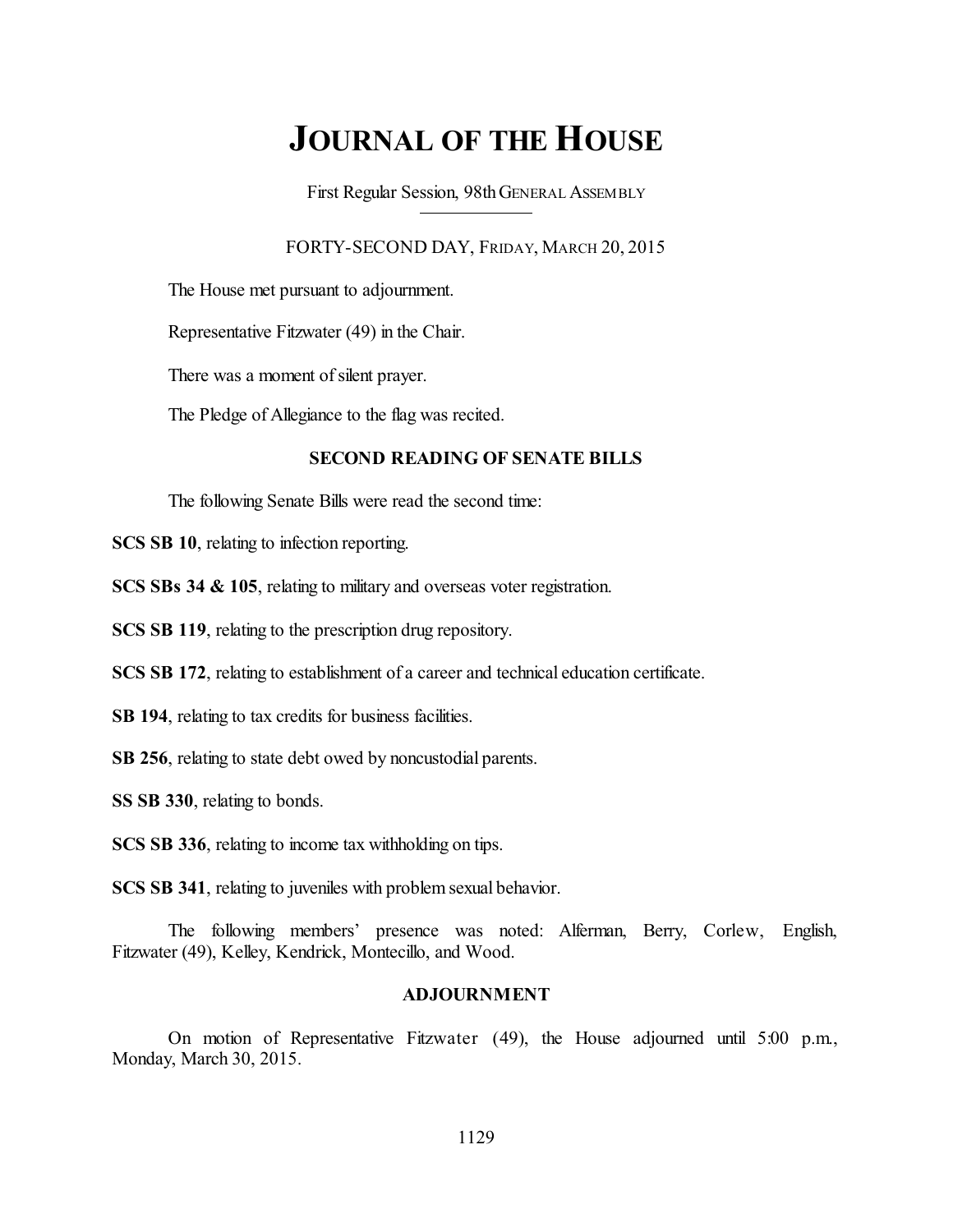## 1130 *Journal of the House*

# **COMMITTEE HEARINGS**

APPROPRIATIONS - AGRICULTURE, CONSERVATION, AND NATURAL RESOURCES Monday, March 30, 2015, Upon Adjournment of Afternoon Session, House Hearing Room 7. Executive session may be held on any matter referred to the committee. Collaborative informational meeting with the Conservation and Natural Resources Committee to hear from the Missouri Department of Natural Resources regarding water and wastewater programs.

## APPROPRIATIONS - PUBLIC SAFETY AND CORRECTIONS

Tuesday, March 31, 2015, Upon Conclusion of Afternoon Session, House Hearing Room 7. Executive session may be held on any matter referred to the committee. Discussion on MOSMART and the Deputy Sheriff's Supplemental Salary Fund.

## CIVIL AND CRIMINAL PROCEEDINGS

Monday, March 30, 2015, 12:00 PM, House Hearing Room 3. Public hearing will be held: HB 491, HB 657, HB 1174, HB 1129, HB 1173 Executive session may be held on any matter referred to the committee. AMENDED

# CIVIL AND CRIMINAL PROCEEDINGS

Wednesday, April 1, 2015, 12:00 PM, House Hearing Room1. Public hearing will be held: HB 45, HB 309, HB 335, HB 931, HB 1176 Executive session may be held on any matter referred to the committee.

## CONSERVATION AND NATURAL RESOURCES

Monday, March 30, 2015, Upon Conclusion of Afternoon Session, House Hearing Room 7. Executive session may be held on any matter referred to the committee.

Collaborative informational meeting with the Appropriations-Agriculture, Conservation, and Natural Resources Committee to hear from the Missouri Department of Natural Resources regarding water and wastewater programs.

## ELECTIONS

Tuesday, March 31, 2015, 8:15 AM, House Hearing Room 5. Public hearing will be held: HB 1041, HB 1191, HB 1204, HB 1316 Executive session will be held: HB 1041 Executive session may be held on any matter referred to the committee.

## ELEMENTARY AND SECONDARY EDUCATION

Monday, March 30, 2015, Upon Conclusion of Afternoon Session, House Hearing Room 3. Public hearing will be held: HB 957, HB 958, HB 1017, HB 642, HB 829, HB 1105 Executive session may be held on any matter referred to the committee.

EMERGING ISSUES

Monday, March 30, 2015, Upon Conclusion of Afternoon Session, House Hearing Room 5. Public hearing will be held: HJR 41, HB 1183, HB 964, HB 1247, HB 1330, HB 1318 Executive session may be held on any matter referred to the committee.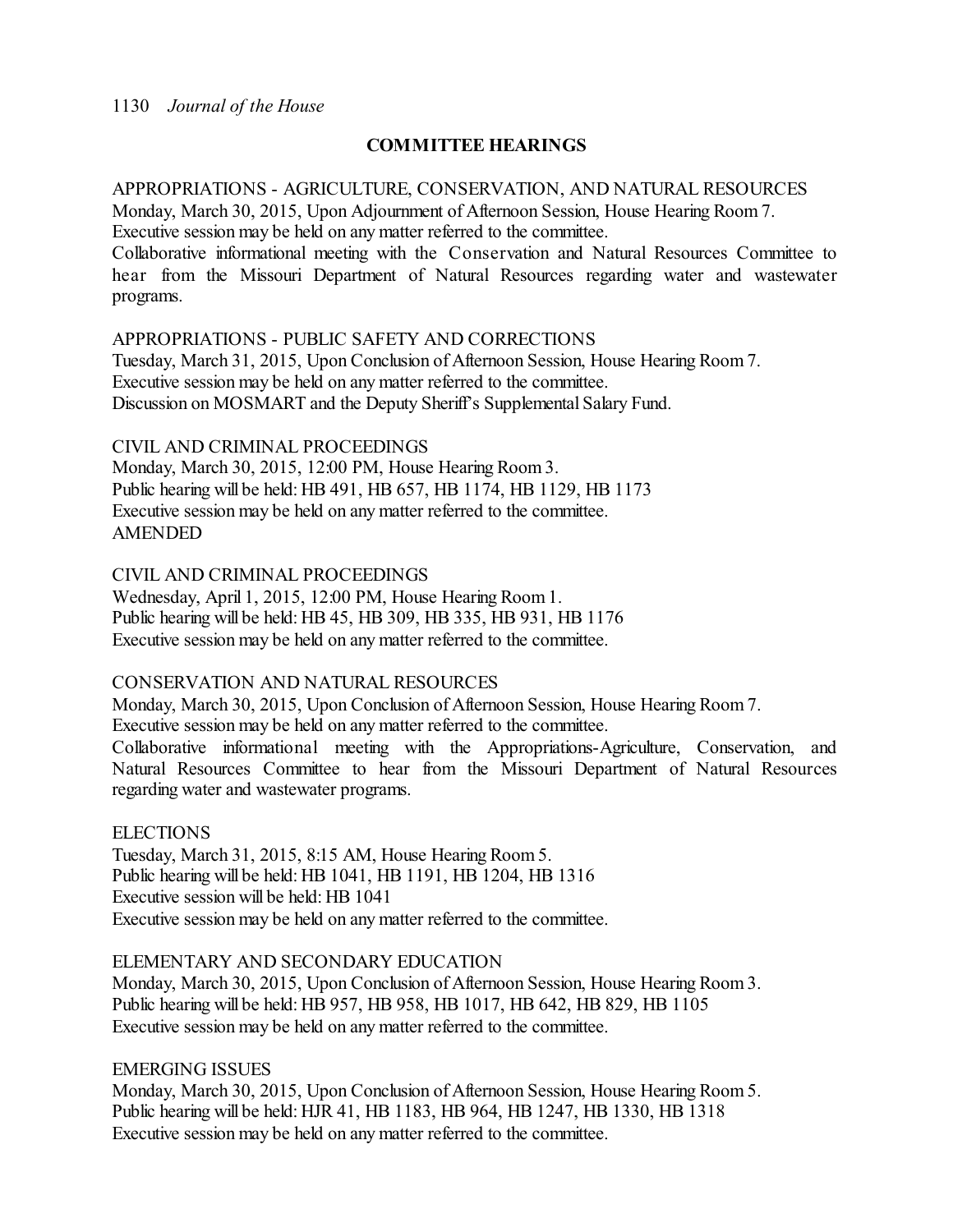# EMERGING ISSUES IN EDUCATION

Monday, March 30, 2015, 3:30 PM, House Hearing Room 1. Executive session will be held: HB 311, HB 658 Executive session may be held on any matter referred to the committee.

#### ENERGY AND THE ENVIRONMENT

Tuesday, March 31, 2015, 8:00 AM, House Hearing Room 7. Public hearing will be held: HB 1027 Executive session will be held: HB 923 Executive session may be held on any matter referred to the committee.

### HEALTH AND MENTAL HEALTH POLICY

Wednesday, April 1, 2015, Upon Morning Recess or Noon, whichever is later, Legislative Library. Public hearing will be held: HB 1014, HB 922, HB 932, HB 1190

Executive session may be held on any matter referred to the committee.

Location subject to change if a hearing room becomes available.

## JOINT COMMITTEE ON CHILD ABUSE AND NEGLECT

Tuesday, March 31, 2015, 8:00 AM, House Hearing Room 3. Executive session may be held on any matter referred to the committee. Discussion on foster care. The committee will hear from foster parents and those interested in foster care for children in Missouri. Testimony time may be limited.

**PENSIONS** Tuesday, March 31, 2015, 9:00 AM, House Hearing Room 4. Public hearing will be held: HB 1205 Executive session may be held on any matter referred to the committee.

PROFESSIONAL REGISTRATION AND LICENSING Tuesday, March 31, 2015, 12:30 PM, House Hearing Room 4. Public hearing will be held: HB 109, HB 189, HB 1113 Executive session may be held on any matter referred to the committee.

PUBLIC SAFETY AND EMERGENCY PREPAREDNESS Monday, March 30, 2015, Upon Adjournment, House Hearing Room 6. Public hearing will be held: HB 75, HB 76, HB 753, HB 827, HB 602 Executive session may be held on any matter referred to the committee.

SELECT COMMITTEE ON BUDGET Tuesday, March 31, 2015, 8:15 AM, House Hearing Room 3. Executive session will be held: HB 14, HB 760 Executive session may be held on any matter referred to the committee.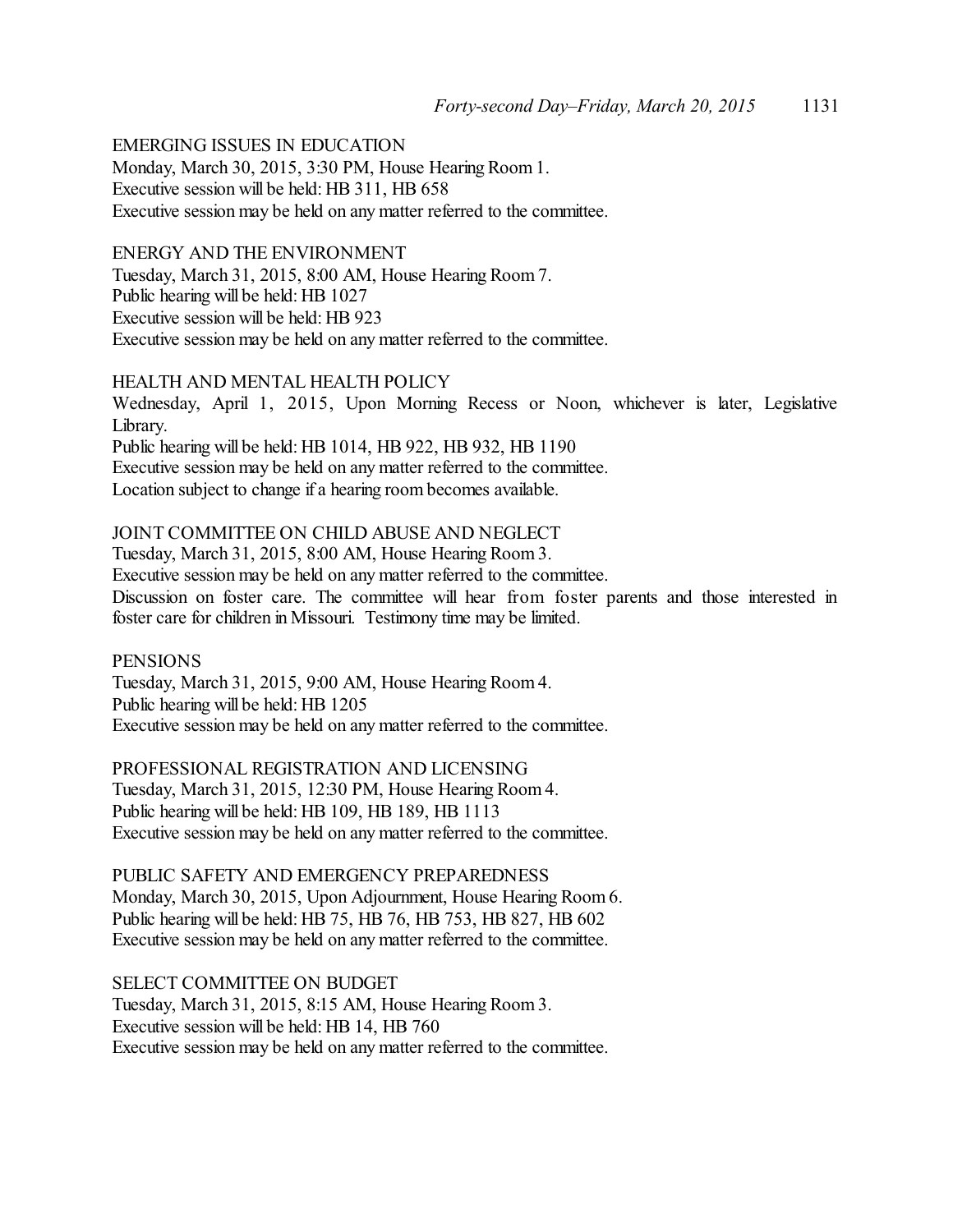## 1132 *Journal of the House*

SELECT COMMITTEE ON SOCIAL SERVICES Monday, March 30, 2015, 2:00 PM, House Hearing Room 3. Executive session will be held: HB 202, HB 665, HB 672, HB 684, HB 707, HB 832, HB 867, HB 965, HB 976, HB 1045, HB 1066, HB 475, HB 713, HB 787, HB 996 Executive session may be held on any matter referred to the committee.

## TRANSPORTATION

Tuesday, March 31, 2015, 12:30 PM, House Hearing Room 7. Public hearing will be held: HB 924, HB 853, HB 1216 Executive session will be held: HB 1091, HB 278, HB 694 Executive session may be held on any matter referred to the committee.

## WAYS AND MEANS

Tuesday, March 31, 2015, 5:00 PM, House Hearing Room 1. Public hearing will be held: HB 879, HB 927, HB 1043, HB 1123, HB 1152 Executive session will be held: HB 1067, SS SCS SB 15 Executive session may be held on any matter referred to the committee.

# WORKFORCE STANDARDS AND DEVELOPMENT

Monday, March 30, 2015, 12:00 PM, House Hearing Room 5. Public hearing will be held: HB 105, HB 409 Executive session may be held on any matter referred to the committee.

# **HOUSE CALENDAR**

# FORTY-THIRD DAY, MONDAY, MARCH 30, 2015

# **HOUSE JOINT RESOLUTIONS FOR PERFECTION**

HCS HJR 34 - Burlison

## **HOUSE BILLS FOR PERFECTION**

HCS HB 138 - Reiboldt HCS HB 587 - Dugger HCS HB 181 - Haahr HCS HB 497 - Austin HB 410 - Kelley HCS HB 478 - Fitzwater (144) HCS HB 203 - Curtman HB 341 - Dugger HCS HBs 517 & 754 - Higdon HB 675 - Rowden HCS HB 499 - Roden HCS HB 769 - Frederick HB 271, HCA 1 - Hoskins HB 279 - Cornejo HB 793 - Rizzo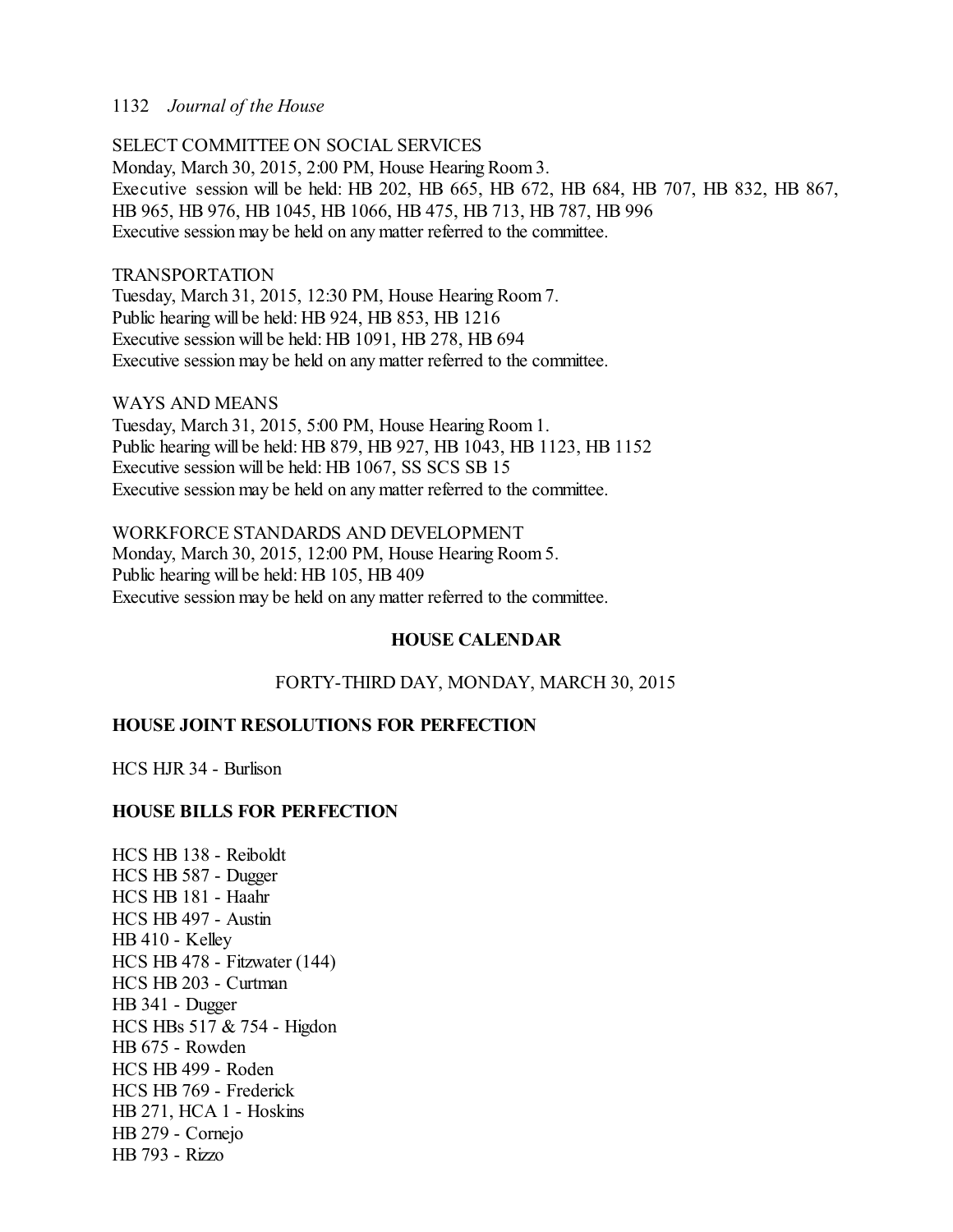# **HOUSE BILLS FOR PERFECTION - CONSENT**

(03/17/2015)

HB 34 - Walker HB 326 - Leara HB 515 - Leara HB 522 - Cookson HB 629 - Leara HB 686 - Hinson HB 775 - Fitzwater (144) HB 859 - Dunn HB 873 - Johnson HB 874 - Remole (03/19/2015) HB 501 - Montecillo HB 567 - Dunn HB 616 - Dohrman HB 740 - Jones HB 751 - Walker HB 799 - Roeber HB 836 - Ross HB 875 - Hinson HB 947 - Wiemann HB 979 - Dugger HB 1001 - Korman HB 1052, HCA 1 - Miller HB 1053 - Justus HB 1098 - Crawford (03/20/2015) HB 134 - Rowland HB 338 - McGaugh HB 343, HCA 1 - Lair HB 808, HCA 1 - Cornejo HB 810, HCA 1 - Miller HB 869 - Solon HB 1010 - Brown (57) HB 1076 - Brown (57) HB 1116 - Rehder HB 1119 - Redmon HB 1127 - Johnson HB 1149 - Lauer